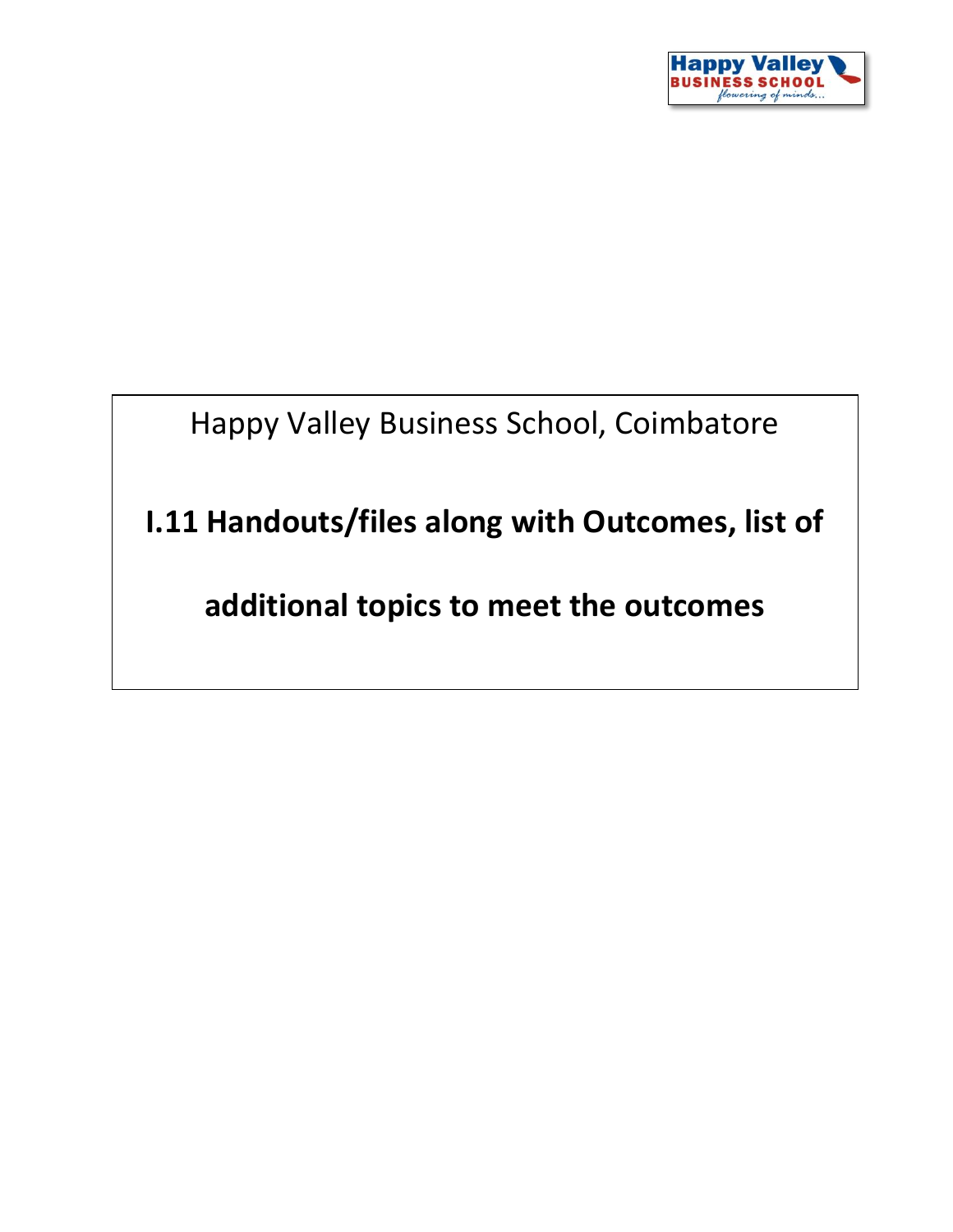

## **Appropriateness of the gaps identified and actions taken to bridge the gap**

This institution is affiliated to Anna University, Chennai and the curriculum is given by the University. Based on the university regulations of 2013 and 2017 and keeping in mind the betterment of the process to attain the outcomes, gaps were identified. Various activities were designed to bridge the gap and these initiatives led to the HVBS MBA+ curriculum. This curriculum is the result of invaluable inputs from various stakeholders of ours like alumni, employers and faculty.

| Program<br><b>Outcome</b> | Requirement                                                                                                   | <b>Actual</b>                                                                                                                                               | Gap                                                                                                       | <b>Action taken</b>                                                                                                                                                                                                                       |
|---------------------------|---------------------------------------------------------------------------------------------------------------|-------------------------------------------------------------------------------------------------------------------------------------------------------------|-----------------------------------------------------------------------------------------------------------|-------------------------------------------------------------------------------------------------------------------------------------------------------------------------------------------------------------------------------------------|
| <b>PO1</b>                | Theoretical<br>knowledge with<br>practical exposure                                                           | Curriculum<br>and<br>syllabus have the scope<br>to cover only theoretical<br>knowledge                                                                      | Syllabus<br>and<br>curriculum ignore<br>the requirement of<br>practical<br>knowledge                      | Ably addressed by<br>the<br>institution<br>through<br>various<br>means of practical<br>exposure.                                                                                                                                          |
| <b>PO2</b>                | Learning<br>application<br>knowledge<br>replication<br><b>Business</b><br>constraints are not<br>well defined | and Theoretical<br>classes<br>of provide an analytical<br>without bent of mind, which<br>helps<br>in<br>solving<br>problems<br>having<br>definite solutions | Failure<br>in<br>customization<br>of<br>knowledge<br>$\&$<br>bringing<br>out<br>appropriate<br>solutions. | Real life<br>business<br>scenarios<br>are<br>brought into<br>the<br>classroom<br>$\&$<br>students analyze it<br>thoroughly.<br>Board games help<br>simulate real world<br>problems & students<br>strategize to solve<br>corporate issues. |
| <b>PO3</b>                | In the quid pro quo<br>system,<br>students<br>need to know the<br>art of negotiation.                         | Spoken<br>written<br>and<br>communication course<br>is offered as a part of the<br>syllabus                                                                 | Art of negotiation<br>skills                                                                              | Negotiation games<br>are conducted.                                                                                                                                                                                                       |
| <b>PO4</b>                | Student should be<br>competent enough                                                                         | More than 10 courses<br>give<br>student<br>a                                                                                                                | <b>Requires</b><br>ethics,<br>humanitarianism,                                                            | Coffee pot meetings<br>with the corporate                                                                                                                                                                                                 |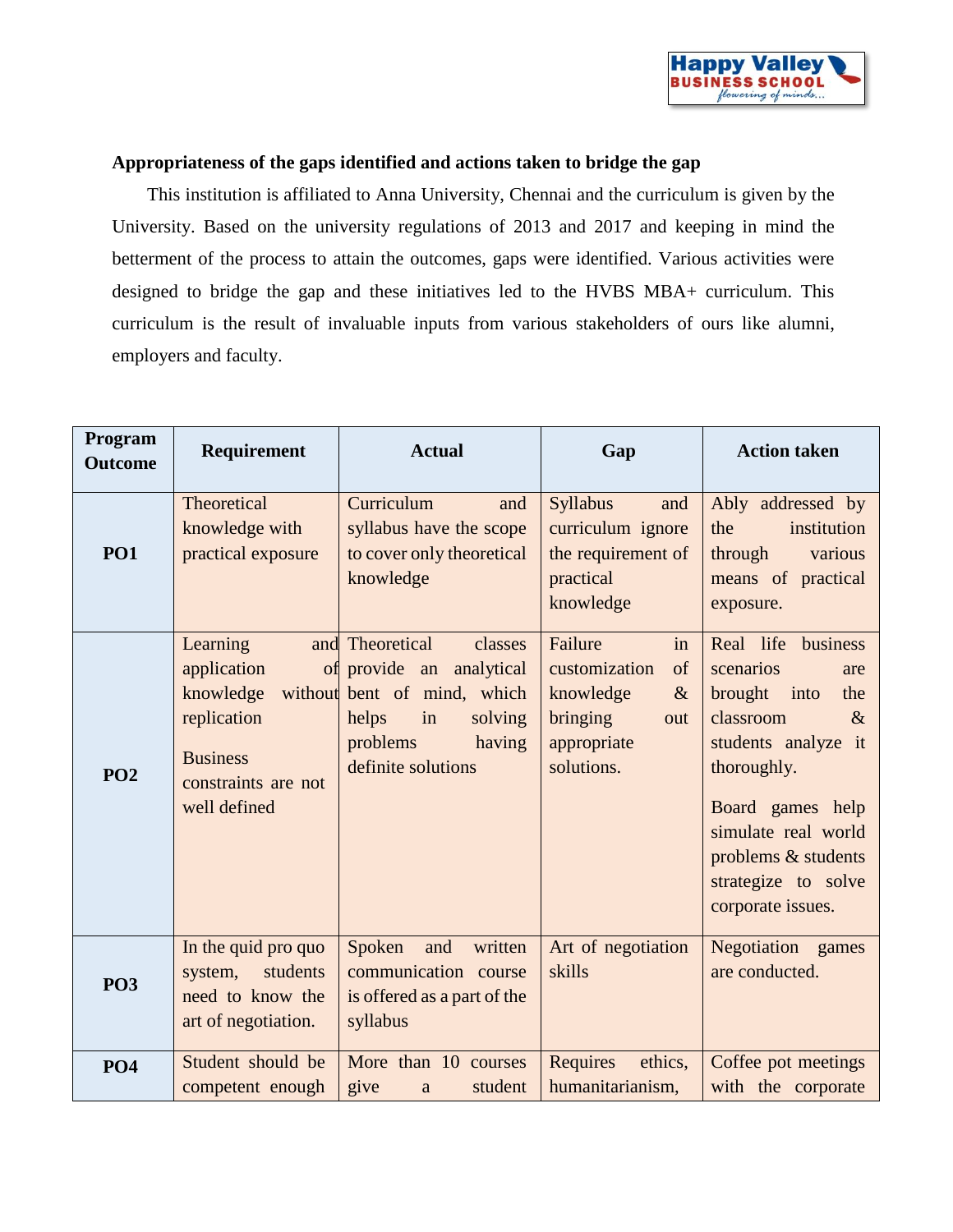

|            | to be effective in<br>his profession                                                                        | competence to upgrade<br>professional<br>and<br>managerial skills                                | responsibility,<br>honesty & nobility<br>in his climb up the<br>corporate ladder                                                                                                                   | leaders help students<br>learn such virtues.<br><b>ISR</b><br>activities<br>are<br>for<br>openers<br>eye<br>students<br>to                |
|------------|-------------------------------------------------------------------------------------------------------------|--------------------------------------------------------------------------------------------------|----------------------------------------------------------------------------------------------------------------------------------------------------------------------------------------------------|-------------------------------------------------------------------------------------------------------------------------------------------|
|            | Knowledge<br>on                                                                                             | Concepts are relevant                                                                            | Real-time                                                                                                                                                                                          | understand<br>the<br>suffering of the poor<br>& under privileged.<br>Current<br><b>News</b>                                               |
| <b>PO5</b> | contemporary<br>issues<br>$\&$<br>preparedness<br>for<br>the future.                                        | for any period, but old<br>solutions<br>become<br>redundant<br>in<br>the<br>dynamic world        | updation $\&$ new<br>thinking becomes<br>important<br>$\&$<br>urgent.                                                                                                                              | Analysis,<br>GD's<br>on<br>current<br>topics and<br>debates are regularly<br>conducted to keep<br>students<br>the<br>updated.             |
| <b>PO6</b> | Armed with ideas<br>$\&$<br>undying<br>enthusiasm                                                           | Summer internships &<br>project, apart from a<br>few<br>courses<br>give<br>exposure to students. | <b>Ability</b><br>$\&$<br>enthusiasm to be<br>tested by creating<br>opportunities<br>to<br>exhibit<br>these<br>qualities                                                                           | building<br>Team<br>creativity<br>games,<br>workshops,<br>Personality<br>Reengineering<br>workshops,<br>Outbound<br>training<br>programs. |
| <b>PO7</b> | Identification<br>of<br>natural<br>talent,<br>acquired<br>skills,<br>of<br>areas<br>unrelenting<br>interest | Course work to help the<br>align<br>student<br>his<br>abilities with interest.                   | Opportunities<br>to<br>be<br>given<br>to<br>understand one's<br>$\&$<br>strength<br>weakness,<br>potential<br>$\&$<br>limitations, talent,<br>aligning of skills<br>and<br>area<br>of<br>interest. | Goal<br>setting<br>workshop<br>Outbound<br>training<br>program                                                                            |